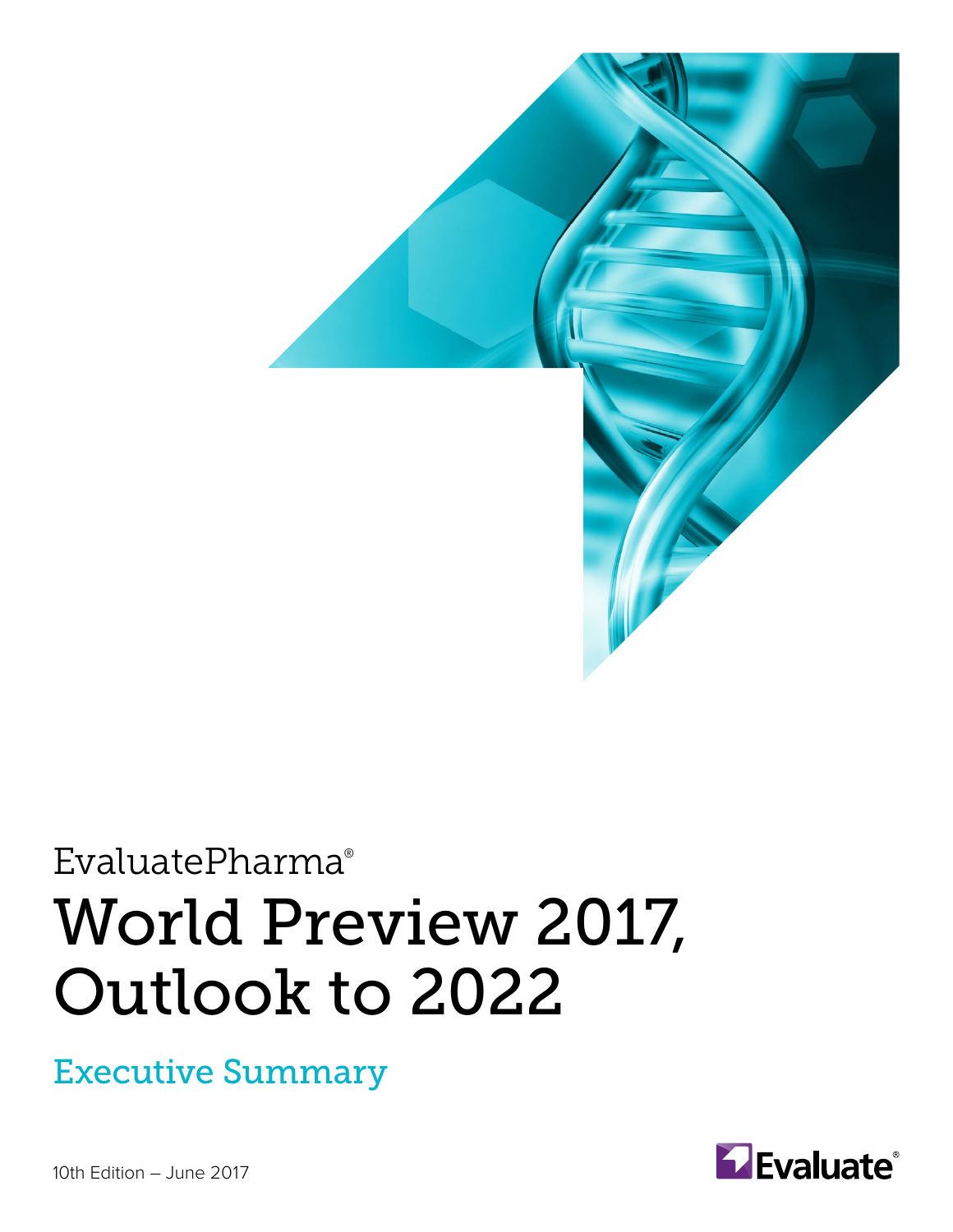# Analysis Highlights

- Worldwide prescription drug sales forecasted to grow at a robust 6.5% (CAGR) through 2022 to reach \$1.06trn
- 32% of the 2022 increase in sales to come from orphan drugs (+\$95bn)
- Sales at risk worth \$194bn potentially signal a second patent cliff era with the advent of biosimilars
- Novartis, Pfizer and Roche to compete head to head for the crown of worldwide Prescription sales in 2022, but Novartis seems to have a slight edge
- Celgene (+15%) and Shire (+10%) expected to record the fastest sales growth (CAGR) by 2022 although growth estimates have been revised downward in the last 12 months
- Biologics to contribute 52% of the Top 100 product sales by 2022; Roche leads market
- Roche gains the top spot of the pipeline value creation ranking proving its leadership ambitions beyond oncology. AstraZeneca and AbbVie complete the podium
- Novo Nordisk's portfolio expected to yield the highest return on investment in the future
- Biogen's aducanumab and J&J's apalutamide projected to be the most valuable R&D projects
- Worldwide pharmaceutical R&D spend expected to grow by 2.4% (CAGR) to \$181bn in 2022
- Average R&D spend per NME at \$4bn over the last 10 years
- Roche forecast to be the biggest spender on pharmaceutical R&D in 2022.
- New drug approvals in 2016 drop to 27 NMEs down 50% vs. the record high of 56 in 2015. Positive trend in the first 5 months of 2017 with 21 NMEs already approved
- Oncology is still the largest therapy area in sales (+12.7% CAGR) 2016-22
- Roche remains atop the oncology field but its leadership is challenged by Celgene. Novartis to drop out of the top 3
- Novo Nordisk is expected to remain the major player in the anti-diabetics market in 2022, but Lilly is gaining ground behind driven by Trulicity
- AbbVie still dominates anti-rheumatics market in 2022; ABT-494 (upadacitinib) set to be the most promising R&D asset in development
- GSK leads in the vaccine market ahead of Merck and Pfizer
- Pfizer's pneumococcal vaccine Prevnar 13 remains the top selling vaccine product
- Gilead lead continues in anti-viral market in 2022 largely due to its HIV portfolio
- Opdivo and Revlimid to compete for the top selling products in the world in 2022
- Humira still expected to be the top selling drug in 2022 at \$15.9bn ahead of Revlimid and Opdivo
- Keytruda (\$9.5bn in 2022) nearly closed the gap with Opdivo (\$9.9bn) in terms of consensus forecast
- Eliquis took over Xarelto as the leading anti-coagulant in 2022 at \$8.5bn
- AbbVie's Humira will continue to be the leading product in the USA in 2022, with sales of \$12.0bn. Keytruda knocks off Opdivo as the top-selling PD-1/PD-L1 product in 2022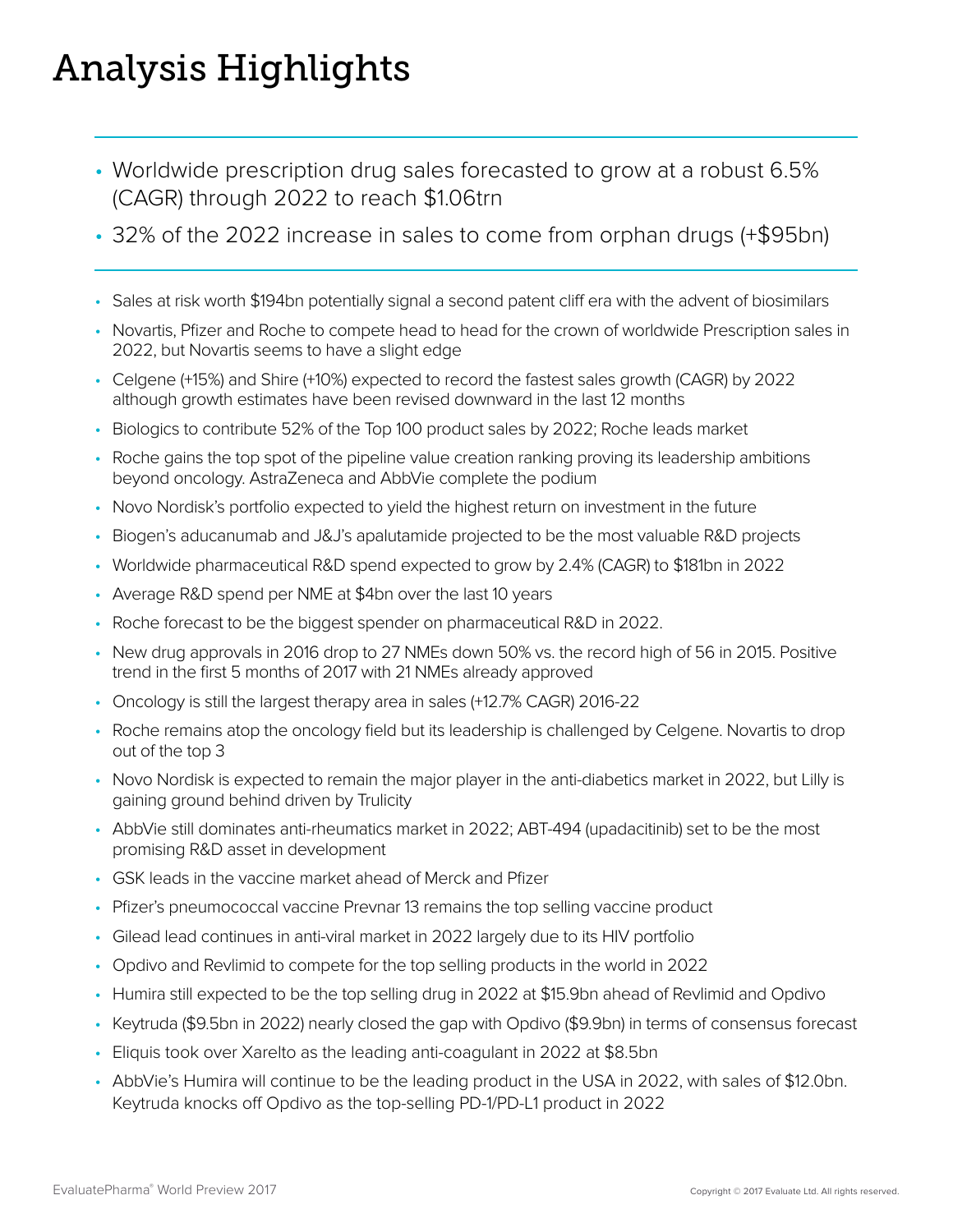# Worldwide Prescription Drug Sales (2008-2022)

#### **Worldwide prescription drug sales forecasted to grow at 6.5% (CAGR) through to 2022.**

According to Evaluate consensus forecast, the pharmaceutical industry is set to grow at 6.5% per year (CAGR) to reach \$1.06trn by 2022. This growth can be largely attributed to the expansion of existing therapies such as the PD-1/PD-L1 inhibitors Opdivo and Keytruda and J&J's Darzalex, as well as the launch of novel therapies, such as Sanofi/Regeron's Dupixent in atopic dermatitis and Roche's Ocrevus in multiple sclerosis. CAR-T therapies continue to generate interest in oncology although the recent safety issues have partially dampened any short term excitement.

The orphan drug market is expected to almost double during the 2016-22 period, peaking at \$209bn in 2022 and further demonstrating that R&D programmes are increasingly oriented towards more narrow patient populations characterised by larger unmet need, a faster route to market and a more compelling market access value proposition. Although this all points to a rather optimistic future for the industry, since June 2016 the industry's CAGR has only just revived itself from a prediction of a 5.4% CAGR over the same period, demonstrating uncertainty surrounding pharma. As with all changes within the industry, many variables have contributed to this uncertain environment, but some main factors can be identified. Firstly, the \$194bn of sales at risk between 2017 and 2022 signals that the pharma industry has just entered a second patent cliff era where top biologic blockbusters will be challenged by biosimilars. The investment of large biotech companies in this space, such as Biogen and Amgen, is likely to fast track the commercial impact of these therapies. Secondly, the US market access landscape continues to rapidly transform forcing pharmaceutical companies to adjust their access strategies, either through pay for performance deals or more payer-friendly prices at launch.



### **Worldwide Total Prescription Drug Sales (2008-2022)** Source: Evaluate, May 2017

## **Worldwide Sales At Risk from Patent Expiration (2008-2022)** Source: Evaluate, May 2017





Patent Analysis: 'Total Sales at Risk' represents the worldwide product sales in the year prior to patent expiry but allocated to the year of expiry. E.g. Plavix had sales of \$7.1bn in 2011, this is shown above as 'At Risk' in 2012.